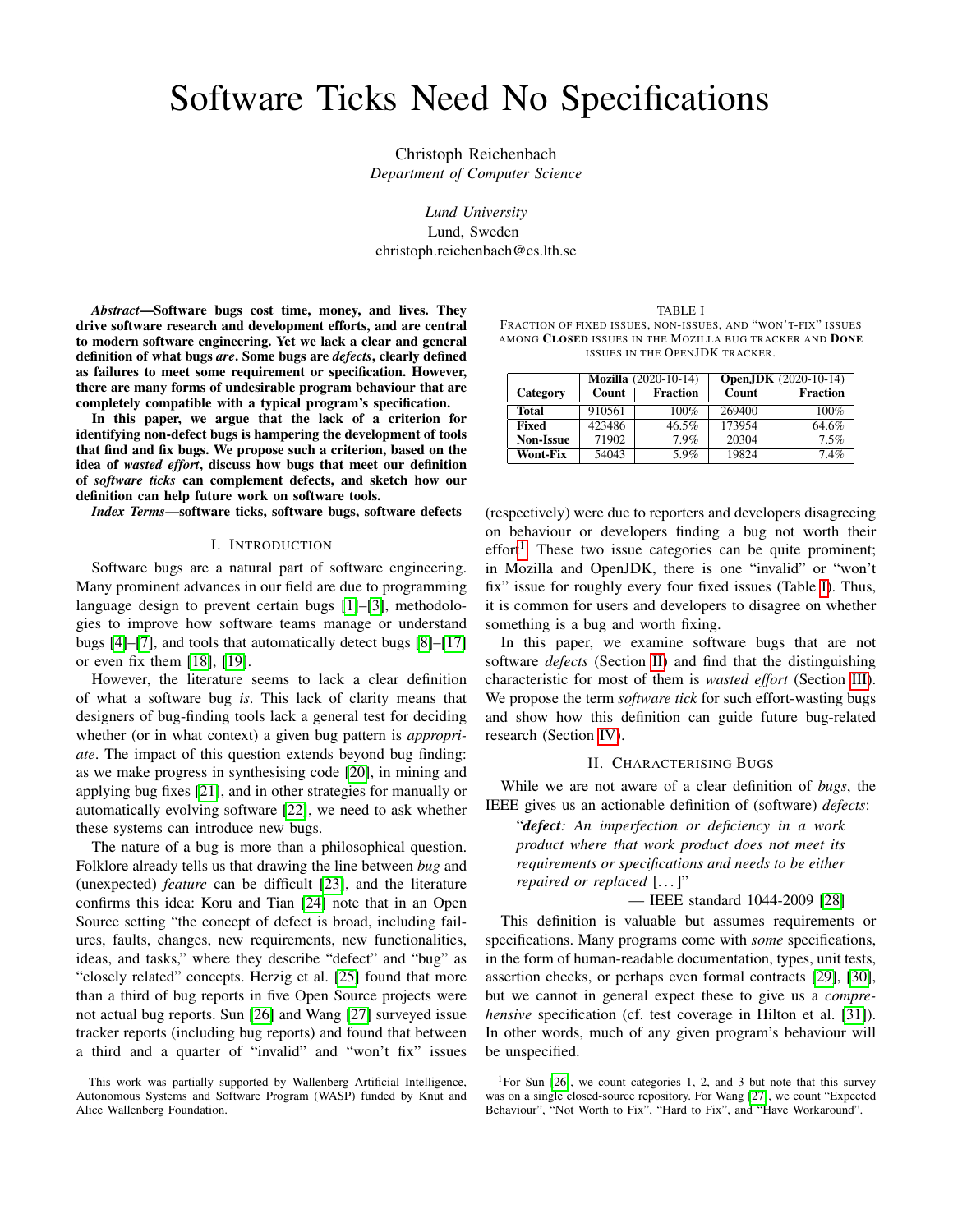As we saw in the introduction, there are many program properties that are not defects but that at least some users and developers find *undesirable*. In the following, we explore bug taxonomies, bug checkers, and other research literature to find program properties that are universally or at least widely undesirable, to see if we can find commonalities among them that allow us to form a useful criterion for non-defect bugs.

#### *A. Bug Taxonomies*

Bug taxonomies categorise individual bugs into general bug classes that can offer us some insight into common properties among large sets of bugs. For example, Catolino et al. [\[32\]](#page-4-20) extract nine bug categories from 1280 bug reports. Their four largest categories are *Program Anomaly* issues (41.3%), including e.g. premature termination; *GUI-related* issues (17%), including aesthetic issues and "unusual" error messages; *Configuration* issues (16%), including incorrect dependencies and paths; and *Test Code-related* issues (7%), including ineffective unit tests. The remaining categories ( $\leq$ 4%) each) cover security, performance, access and deprecation, networking, and database issues.

While they do not explore which of their bugs are defects, their descriptions hint at several properties that a wide audience might find undesirable. For instance, their example of premature termination while running tests in the Eclipse IDE (Eclipse issue #92067) is clearly undesirable.

As an example of a *GUI-related* issue, consider report #1906 in the Chromium browser: visiting a website might show an outdated view of that site, and the only mechanism to refresh this view was to restart the browser. This behaviour was clearly undesirable at least for web site developers.

Some other GUI issues are more challenging to classify. Consider Chromium bug reports #150 and #33056, which ask to replicate behaviours from two unrelated software systems (Firefox and EMACS) that clash with intended behaviour in Chromium. Clearly, for some Firefox and EMACS users the Chromium behaviour is undesirable, but for others, Firefox and EMACS behaviour may be foreign and undesirable.

Meanwhile, *Test Code-related* issues (such as their example of ineffective unit tests) illustrate yet another perspective of bugs: Bugs that do not (directly) impair users, but are undesirable for developers.

What we can take away from this work is that:

- 1) some behaviours are undesirable but need not be defects,
- 2) some behaviours are trade-offs between one community and another,
- 3) program properties may be undesirable for developers but invisible to users, and
- 4) performance issues (including energy, execution time, and memory usage [\[33\]](#page-4-21)) can be undesirable.

## <span id="page-1-2"></span>*B. Contemporary Bug Checkers*

Bug checking tools like FindBugs/SpotBugs [\[8\]](#page-4-4), PMD [\[34\]](#page-4-22), or Error Prone [\[35\]](#page-4-23) scan code for "bug patterns" and report their matches to the code's developers. Hovemeyer and Pugh's key insight in FindBugs was that many small, highly

<span id="page-1-1"></span>TABLE II OUR CLASSIFICATION OF FINDBUGS 0.5.0 BUG CATEGORIES. SOME BUGS FALL INTO MULTIPLE CATEGORIES.

| Category       | Count          | <b>Example</b>         |
|----------------|----------------|------------------------|
| <b>Useless</b> | 19             | DM STRING CTOR         |
| <b>Threads</b> | 10             | NN_NAKED_NOTIFY        |
| <b>Defect</b>  | 6              | FI EXPLICIT INVOCATION |
| <b>Subtle</b>  | 6              | DM STRING CTOR         |
| <b>Risky</b>   | 3              | MS_EXPOSE_REP          |
| <b>Stuck</b>   | $\mathfrak{D}$ | SP SPIN ON FIELD       |
| <b>Other</b>   | 4              | <b>RU INVOKE RUN</b>   |

specialised bug checkers might be more useful than a single general-purpose analysis, which means that these tools offer a broad variety of such patterns.

Since these tools offer many hundreds of different patterns, we selected a subset by examining all 50 bug patterns from the original release of FindBugs  $(0.5.0<sup>2</sup>)$  $(0.5.0<sup>2</sup>)$  $(0.5.0<sup>2</sup>)$ . While these bug patterns might be limited by the analysis infrastructure of their time, they are likely to focus on bug patterns that the FindBugs authors considered particularly important.

We marked each bug pattern by *why* this pattern matches undesirable code, and observed a considerable variety among the bug patterns. We summarise our classification in Table [II](#page-1-1) and describe our categories below:

- Useless bug patterns capture (seemingly) inefficient code, i.e., code that could be replaced by simpler and more efficient code, and ineffective code. Specifically, nine of the ten patterns describe (suspected) failed method overriding due to typos or parameter type mismatch, but could also rarely also be *Subtle* (see below), though we did not count them as such.
- Threads patterns detect flaky concurrency and complex or incorrect concurrency patterns (five instances each). Either of these may be challenging to test for and debug.
- Defect patterns catch violations of Java Class Library specifications.
- Subtle captures program behaviour that requires indepth knowledge of the Java language semantics (e.g., static class initialisation order) that at least novice Java programmers will normally lack. Even if the program behaves "as intended", these patterns increase the risk that novice developers will break the code or (needlessly) spend substantial time understanding this code.
- **Risky** captures coding practices, such as exposing mutable arrays, that come with implicit usage contracts that the language cannot enforce (e.g., whether an exposed array must only be read). This category is similar to *Subtle*, but the subtlety here comes from the developers' own APIs.
- Stuck captures infinite loops and deadlocks. These are clearly undesirable for end-users.
- Other captures several properties that are not necessarily bugs but look very similar to incorrect uses of well-

<span id="page-1-0"></span><sup>2</sup>[https://github.com/findbugsproject/findbugs/tree/](https://github.com/findbugsproject/findbugs/tree/f81d23a330656a62bf7edafca81309c9d1fe3204) [f81d23a330656a62bf7edafca81309c9d1fe3204](https://github.com/findbugsproject/findbugs/tree/f81d23a330656a62bf7edafca81309c9d1fe3204)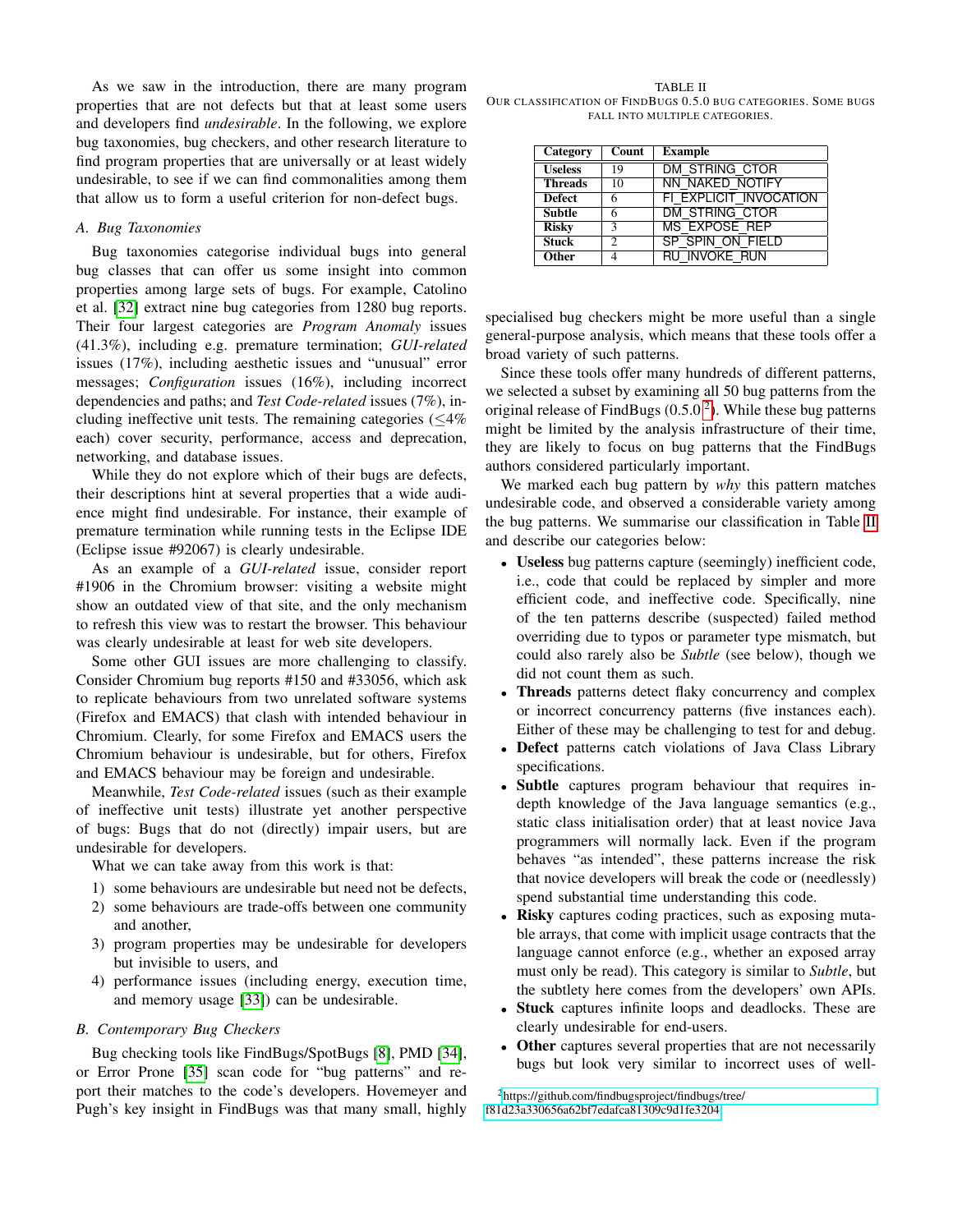known coding patterns (e.g., defining a non-static field serialVersionID, which is the same name as a *static* field that the Java serialisation API can use if present).

As in the previous section, we find several take-aways:

- 1) The FindBugs designers consider useless and ineffective code to be a bug.
- 2) Similarly, they find risky and subtle code undesirable.
- 3) Overall, we find that these patterns make a case against *needless complexity*.

# <span id="page-2-4"></span>*C. Bugs as Complexity*

While we lack the space for a complete survey, we consider three strands of bug finding work that look at suspicious code behaviour: API protocols, "bad smells", and clones.

*a) API Protocols:* Not all sequences of API calls are sensible. Expert developers can give us specifications for how to use these APIS, in the form of API protocols, which we can then use to check for API misuses [\[14\]](#page-4-24), [\[17\]](#page-4-5), [\[36\]](#page-4-25). We can also *infer* API protocols from execution traces (as in Pradel et al. [\[37\]](#page-4-26)). While these specifications are not "absolute" in the same sense as hand-written ones (e.g., Pradel et al. report a 49% false positive rate), inferred API protocols allow us to find bugs that manifest as *divergence from the norm*.

*b) Bad Smells:* Fowler introduces "bad smells" [\[38\]](#page-4-27) as hints that code needs refactoring. Palomba et al. [\[39\]](#page-4-28) explored several of these smells in an empirical study with Open Source and industrial developers. They report the following insight: '*Smells related to complex/long source code are generally perceived as an important threat by developers. This happens for Complex Class, God Class, Long Method, and Spaghetti Code*.' The developers did not consider other smells, especially *Class Data Should Be Private*, *Middle Man*, or *Inappropriate Intimacy*, to be similarly serious. We observe that a key difference between these two classes of smells is that the former focus on the complexity of the behaviour of a single entity, whereas the latter focus on positioning functionality within two adjacent layers of abstraction.

*c) Code Clones:* One smell that Palomba et al. did not explore is *Duplicated Code*. Code clones can contribute to bug spread and complicate maintenance when they evolve independently [\[40\]](#page-4-29), especially for *structural* clones [\[41\]](#page-4-30).

All three of these strands of work further confirm that complexity (in which we include *divergence from the norm*) is undesirable. This insight is not surprising; for instance, the field of Cognitive Load Theory [\[42\]](#page-4-31) has empirically explored for decades how *accidental complexity* (in our terminology) makes it harder for learners to build mental models of the material that they study. In the terms of Cognitive Load Theory, the *extraneous load* of code complexity can inhibit *schema construction* in learners, where schemas are "generic, abstracted knowledge structure" with "default values" [\[43\]](#page-4-32).

Thus, we argue that unnecessary complexity is undesirable: it creates extra effort when changing code, and it interferes with the developers' ability to understand code.

# III. SOFTWARE TICKS

<span id="page-2-0"></span>As we have seen, there are many different classes of static and dynamic program properties that researchers and practitioners consider "bugs". Many of these correspond to *defects* as defined in IEEE 1044-2009, because they explicitly violate a specification, either one that is part of the program itself, or one that is implicit in the framework, libraries, language, or the requirements. We can even go further and argue that there are certain obvious implicit specifications, such as that the code must not enter an "unproductive" infinite loop or rely on "undefined behaviour" (as in C/C++).

However, this leaves out many of the bug types that we saw:

- 1) *UI Bugs*, in which the program's interface violated user expectations,
- 2) *Performance Bugs*, in which the program used excessive computational resources,
- 3) *Unnecessary Complexity* in a program's structure that complicates maintainability and evolution.

These three grievances inconvenience users or developers and possibly waste machine resources. For *UI Issues*, users must spend effort to adapt to the software's UI norms before they can use it. For *Performance Bugs*, the program wastes time, memory, energy and possibly other resources. Finally, *Unnecessary Complexity* wastes developer time.

Thus, there is a common theme among these three types of non-defect bugs: They *waste effort*.

However, the converse does not hold: wasted effort does not mean that a program has a bug. For instance, we can use the Apache web server's URL-rewriting facilities to calculate our taxes<sup>[3](#page-2-1)</sup>, which would certainly be wasteful, but we can hardly consider it a bug in this web server.

A criterion for non-defect bugs must therefore factor out obvious misuse. This can be easy if we have a specification, but even without one, we can often find the *scope* of a piece of software in informal documentation. For instance, the Apache server's README file<sup>[4](#page-2-2)</sup> calls the software "a [...] web server", which clearly marks our example above as out of scope. Below, we use "scope" and "specification" interchangeably.

#### *A. Defining Software Ticks*

Since 'bug that wastes effort' is a bit of a mouthful, we here adopt the term *tick* for bugs that take away resources without contributing anything useful.<sup>[5](#page-2-3)</sup>

**Definition 1.** For a given scope and two software systems  $s$ and  $s'$ ,  $s'$  is *more resource-efficient* than  $s$  iff within the scope,  $s'$  can produce equivalent results to  $s$  and  $s'$  never consumes more and sometimes consumes fewer resources than s.

Definition 2. A *software tick* is a property of the structure or behaviour of a software system  $s$  such that there exists a

<span id="page-2-1"></span><sup>3</sup>[https://web.archive.org/web/20200605041243/olsner.se/2008/01/21/](https://web.archive.org/web/20200605041243/olsner.se/2008/01/21/an-excursion-in-mod_rewrite/) [an-excursion-in-mod](https://web.archive.org/web/20200605041243/olsner.se/2008/01/21/an-excursion-in-mod_rewrite/)\_rewrite/

<span id="page-2-3"></span><span id="page-2-2"></span><sup>4</sup>[https://github.com/apache/httpd/blob/trunk/README,](https://github.com/apache/httpd/blob/trunk/README) 2020-11-17

<sup>&</sup>lt;sup>5</sup>For contexts in which a more formal term is appropriate, we propose to repurpose the term "Software Flaw" as a synonym for "Tick".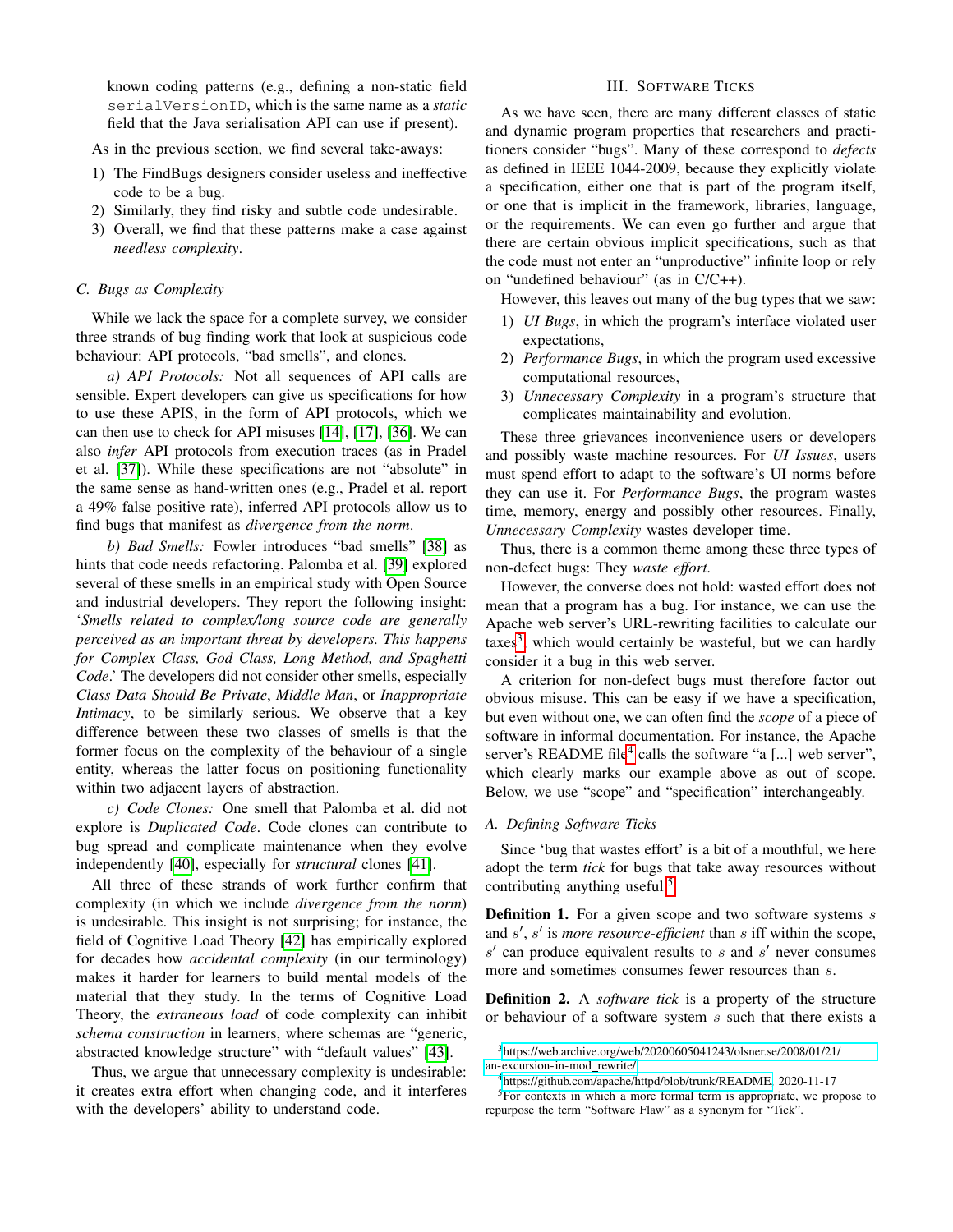procedure for transforming  $s$  into a software system  $s'$  that (a) lacks this property and (b) is more resource-efficient than s.

To emphasise, we use the term "resources" broadly, encompassing energy, time, and attention of the entities that interact with the software, including users, developers, and other software systems..

According to our definition, a software tick is then a software property due to which the software's resource usage across all resource dimensions is not Pareto-optimal. We thus exclude trade-offs: sacrificing user convenience to reduce memory and execution time is not a tick, since these are separate resource dimensions; thus, we also exclude the cost for fixing the tick itself from our definition.

Conceptually we can relax this definition with "conversion rates" between different forms of effort, or allow small deltas e.g. strictly for machine effort (to emphasise the importance of human effort), but in the absence of empirical studies we leave these refinements for future work.

# *B. Bugs, Ticks, and Defects*

Software defects capture program properties that violate specifications and requirements. In principle, we can show that a program is free of defects.

Software ticks capture deficiencies across multiple forms of software quality, e.g. efficiency, reliability, usability, and maintainability. In general, we cannot show that a program is free of ticks, since we cannot show the absence of possible performance or usability enhancements.

Defects and ticks thus complement each other, one capturing what must not be and one capturing what can be better. These two categories can intersect if software quality is part of a program's specification. While practitioners and the literature do not agree on where to draw the line between bug and nonbug issues [\[24\]](#page-4-12), the nomenclature of *performance bugs* [\[33\]](#page-4-21) as well as the popularity of bug patterns for bad coding practices (Section [II-B\)](#page-1-2) are points in favour of treating ticks as a category of bugs.

# IV. IMPACT

<span id="page-3-0"></span>Ticks are bugs that we can fix with impunity; nobody will miss them. They offer a new perspective on bug detection, bug fixing, and bug ranking, and open new directions for research, as we detail below.

*a) Finding and Fixing Ticks:* Ticks set a high standard for bug checkers: if the developers remove the tick, the resultant program must be strictly better than it was before. Many of the bug patterns that we find in existing bug checkers (e.g., those based on dead code) match or approximate this definition, with only a few side conditions (cf. *Subtle* behaviour in Section [II-B\)](#page-1-2) standing in the way. Others, including "bad smells" such as public fields instead of getters/setters in Java, do not clearly match, since their impact on future maintenance cost may or may not outweigh their benefit.

Ticks also address a conceptual limitation in automatic bugfixing tools: existing tools in this category focus on *defects*, but when they remove a defect, they may introduce a *tick*. Complementing these tools with automatic *tick removal* can allow us to compensate, and to automatically improve software *quality*. Moreover, we can consider the bug fixing tool's effort in our effort metric to steer tick removal towards better *automatic fixability*.

*b) Ranking Ticks:* Ranking bug reports can be challenging, but our notion of *effort* adds new metrics to this process.

For example, consider a program that reads in data, performs a complex computation, and produces output. If the program aborts with an execution failure (e.g., an uncaught exception) right after startup that signals that the output file name is missing, then this failure is both *timely* and *actionable*. In other words, this failure might have the form of an uncaught exception, but the user needs little effort to recover.

If the program instead triggers a failure that merely signals that "something went wrong", then this failure is no longer actionable and thus *wastes user effort*. If the failure provides meaningful information but triggers only at the end of data processing, it is no longer timely, wastes machine effort, and may come at additional cost to users [\[44\]](#page-4-33).

Here, our notion of *wasted user effort* allowed us to see how *timeliness* and *actionability* help rank the effort attached to a potential tick. We expect that *wasted effort* can overall help us better understand when and how to report bugs.

*c) Research:* As we saw, we can use *wasted effort* to find new types of ticks. Researchers in the area of performance bugs have already explored this space, but we expect that there is substantial room left, especially for user effort: when does the system wait for the user when it could already be making progress? Does the user really have to manually select or confirm this information?

Finding ticks through *wasted developer effort* is more challenging, as this effort depends on the developers' future plans for the software system. However, we can look to *complexity* (Section [II-C\)](#page-2-4) as a proxy metric for effort: how much must a developer know to correctly evolve this code? Are developers consistent in what they do? The latter gives us a new perspective on bug patterns that represent "bad style" (e.g., "bad" method names or confusing overloading). If we find many matches for such a pattern, then this pattern may indicate a particular idiosyncrasy. If we can explain this idiosyncrasy though second-order bug rules [\[45\]](#page-4-34) such as 'all classes that are tagged @Legacy trigger this style bug', we can not only report this issue more concisely, but also gain a better understanding of the effort attached to it.

Finally, we argue that our notions of *wasted effort* and *tick* add a new lens through which we can view bug candidates and help us prioritise our research efforts.

#### V. CONCLUSIONS

We have proposed the concept of *software ticks* to describe bugs that waste user effort, developer effort, or machine effort, and discuss how this concept complements *software defects*. Moreover, we have outlined how software ticks offer new directions in finding, managing, and resolving bugs.